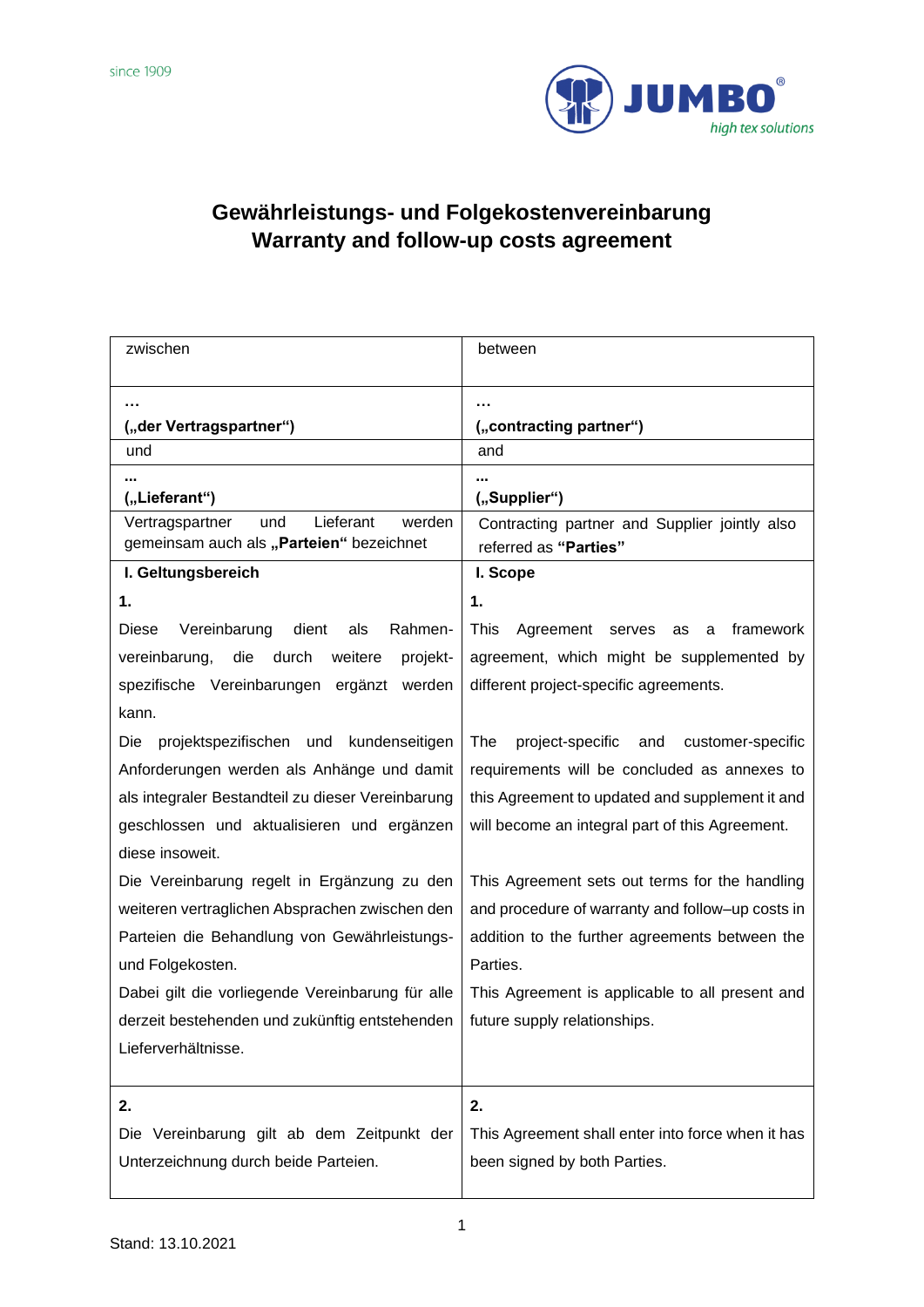

| II. Gewährleistungsfälle                                                                                                                                                                                                                                                                                                                                                                                                                                                                | <b>II. Warranty Claims</b>                                                                                                                                                                                                                                                                                                                                                                                                   |
|-----------------------------------------------------------------------------------------------------------------------------------------------------------------------------------------------------------------------------------------------------------------------------------------------------------------------------------------------------------------------------------------------------------------------------------------------------------------------------------------|------------------------------------------------------------------------------------------------------------------------------------------------------------------------------------------------------------------------------------------------------------------------------------------------------------------------------------------------------------------------------------------------------------------------------|
|                                                                                                                                                                                                                                                                                                                                                                                                                                                                                         |                                                                                                                                                                                                                                                                                                                                                                                                                              |
| 1.<br>Unabhängig von der Art und dem Umfang der<br>Lieferung durch den Lieferanten haftet er<br>gegenüber dem Vertragspartner dafür, dass<br>seine Leistungen dem jeweils aktuellen Stand der<br>Technik,<br>sowie<br>den<br>Vorgaben von<br>dem<br>Vertragspartner<br>entsprechen.<br>Gewährleistungsfälle sind somit alle diejenigen,<br>bei denen der Lieferant fehlerhaft und nicht                                                                                                 | 1.<br>Regardless of the type and scope of the delivery<br>by the Supplier, the Supplier represents and<br>warrants that its services / deliveries are in<br>accordance with the current state of technology<br>and the specifications made by Contracting<br>partner. The Supplier is fully liable in this regard.<br>Warranty claims are all cases of deficient delivery<br>and deliveries which are not carried out in     |
| entsprechend den Vorgaben geliefert hat.                                                                                                                                                                                                                                                                                                                                                                                                                                                | accordance with the specifications.                                                                                                                                                                                                                                                                                                                                                                                          |
| 2.<br>Dabei ist der Vertragspartner nicht verpflichtet,<br>die jeweiligen Lieferungen des Lieferanten im<br>einer<br>Sinne<br>Wareneingangskontrolle<br>im<br>Einzelnen zu prüfen und zu überprüfen; eine<br>Prüfung erfolgt nur im Wege einer Sichtprüfung,<br>zwar ob die Art der Lieferung dem<br>und<br>Vereinbarten entspricht und ob deutlich sichtbare<br>Fehler erkennbar sind. Gesetzliche Vorschriften<br>Wareneingangskontrolle<br>werden<br>zur<br>ausdrücklich abbedungen. | 2.<br>Contracting partner is not obligated to check or<br>inspect or examine the relative deliveries of the<br>Supplier in terms of an incoming goods<br>inspection; an inspection only takes place by way<br>of a visual check, whether the type of delivery<br>complies with the agreed and if clearly visible<br>defects are noticeable. Legal requirements for<br>incoming<br>goods inspections are expressly<br>waived. |
| III. Haftung                                                                                                                                                                                                                                                                                                                                                                                                                                                                            | <b>III. Liability</b>                                                                                                                                                                                                                                                                                                                                                                                                        |
| 1.<br>Die Gewährleistung für fehlerhafte Lieferungen                                                                                                                                                                                                                                                                                                                                                                                                                                    | 1.<br>The warranty for defective deliveries of the                                                                                                                                                                                                                                                                                                                                                                           |
| des Lieferanten richtet sich ausschließlich nach<br>deutschem Recht.                                                                                                                                                                                                                                                                                                                                                                                                                    | Supplier is exclusively governed by German law.                                                                                                                                                                                                                                                                                                                                                                              |
| 2.                                                                                                                                                                                                                                                                                                                                                                                                                                                                                      | 2.                                                                                                                                                                                                                                                                                                                                                                                                                           |
| Über<br>diese<br>Bestimmungen des<br>deutschen                                                                                                                                                                                                                                                                                                                                                                                                                                          | In addition to the German law the UN Purchase                                                                                                                                                                                                                                                                                                                                                                                |
| gelten<br>Rechtes<br>hinaus<br>bei<br>internationalen                                                                                                                                                                                                                                                                                                                                                                                                                                   | Law shall be guard in cases of international                                                                                                                                                                                                                                                                                                                                                                                 |
| Vorgängen das UN-Kaufrecht und der Lieferant                                                                                                                                                                                                                                                                                                                                                                                                                                            | affairs. The Supplier shall be liable to Contracting                                                                                                                                                                                                                                                                                                                                                                         |
| haftet dem Vertragspartner gegenüber in dem                                                                                                                                                                                                                                                                                                                                                                                                                                             | partner in the same extent in that Contracting<br>partner is liable to its respective customer.                                                                                                                                                                                                                                                                                                                              |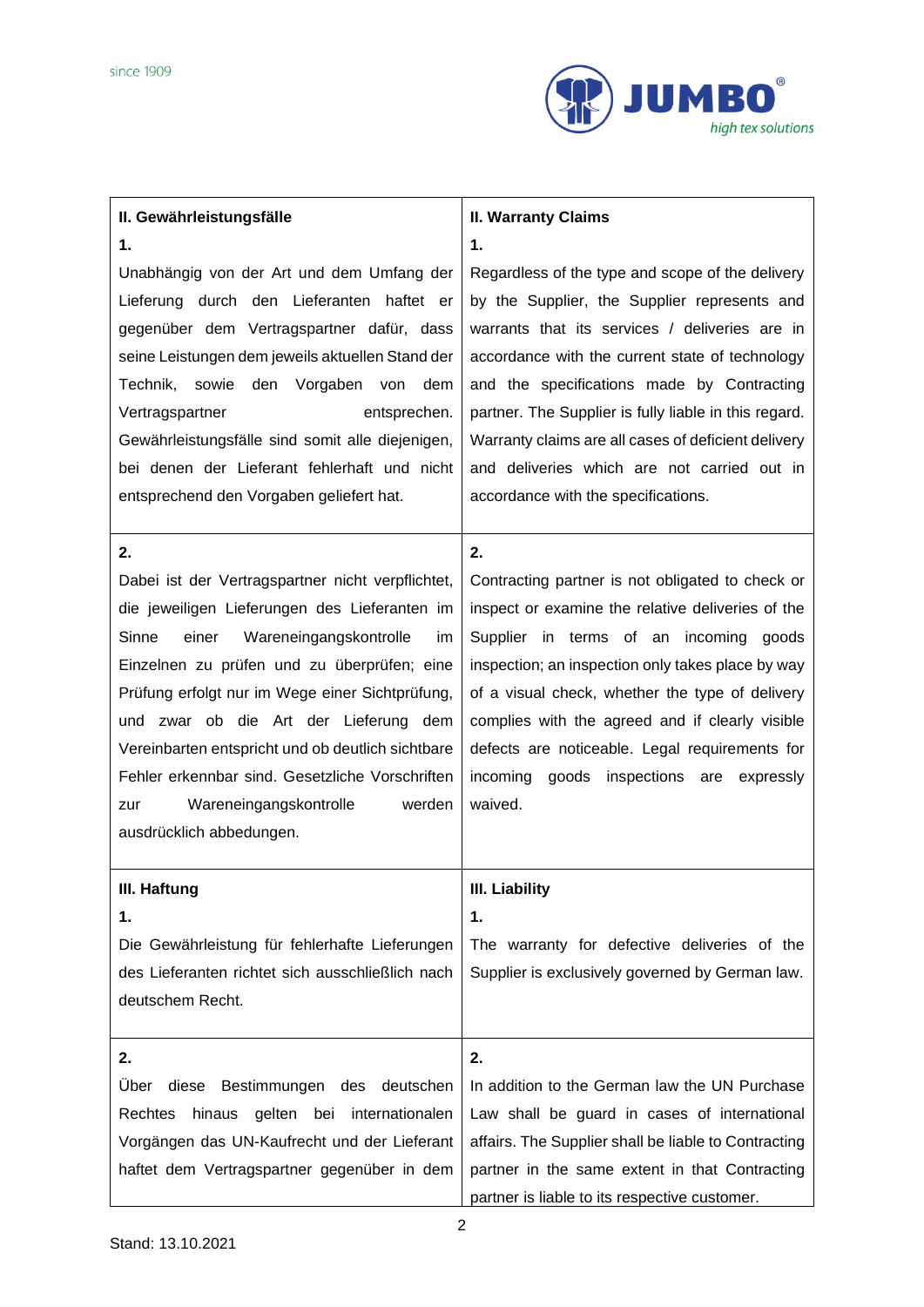

Umfang, wie der Vertragspartner gegenüber ihren jeweiligen Kunden in der Haftung steht.

## **3.**

Wenn und soweit der Vertragspartner von seinen Kunden wegen vom Lieferanten zu verantwortenden Mängeln in Anspruch genommen wird, stellt der Lieferant den Vertragspartner von allen Ansprüchen und Kosten der Kunden von dem Vertragspartner frei. Auf Anforderung wird der Vertragspartner gegenüber dem Lieferanten die entsprechenden Regelungen mit dem Kunden offenlegen. Im Gegenzuge sagt der Vertragspartner dem Lieferanten zu, ihn in etwaige Gewährleistungsgespräche und Gewährleistungsverhandlungen einzubinden und eingebunden zu halten. Zur Verhinderung von Produktionsausfall und Betriebsunterbrechung ist der Vertragspartner im Zweifel berechtigt, Sofortmaßnahmen selbst zu entscheiden, der Lieferant hat diese Kosten zu tragen, wenn und soweit die jeweiligen Maßnahmen ortsüblich und angemessen sind. Der Vertragspartner wird versuchen, den Lieferanten über Sofortmaßnahmen unverzüglich zu informieren und sich mit ihm über Sofortmaßnahmen abzustimmen.

## **3.**

If and to the extent claims are being asserted against Contracting partner by its customers because of defects that are in the responsibility of the Supplier, the Supplier will indemnify Contracting partner from all claims, losses and expenses of customers. On demand, Contracting partner will disclose the corresponding regulations with the customer to the Supplier. In return Contracting partner promises to the Supplier to involve the Supplier in discussions and negotiations about warranty and keep the Supplier involved. To prevent loss of production and stop of production or other business interruptions Contracting partner is – in its own discretion in case of doubt entitled to decide about immediate measures independently, the Supplier has to bear the costs arising from those measures if and to the extent the respective measures are appropriate and in accordance with local custom. Contracting partner tries to inform the Supplier immediately about any immediate measure and tries to coordinate the immediate measures with him.

## **4.**

Der Lieferant haftet zudem gegenüber dem Vertragspartner neben den vom Kunden geltend gemachten Schäden auf die sogenannten Gewährleistungsnettokosten, die durch die jeweiligen Gewährleistungsfälle bei dem Vertragspartner entstehen.

Besides the losses and damages incurred by costumers of Contracting partner the Supplier is liable to Contracting partner for so called 'warranty net costs' that arise because of the respective warranty claims for Contracting partner.

**4.**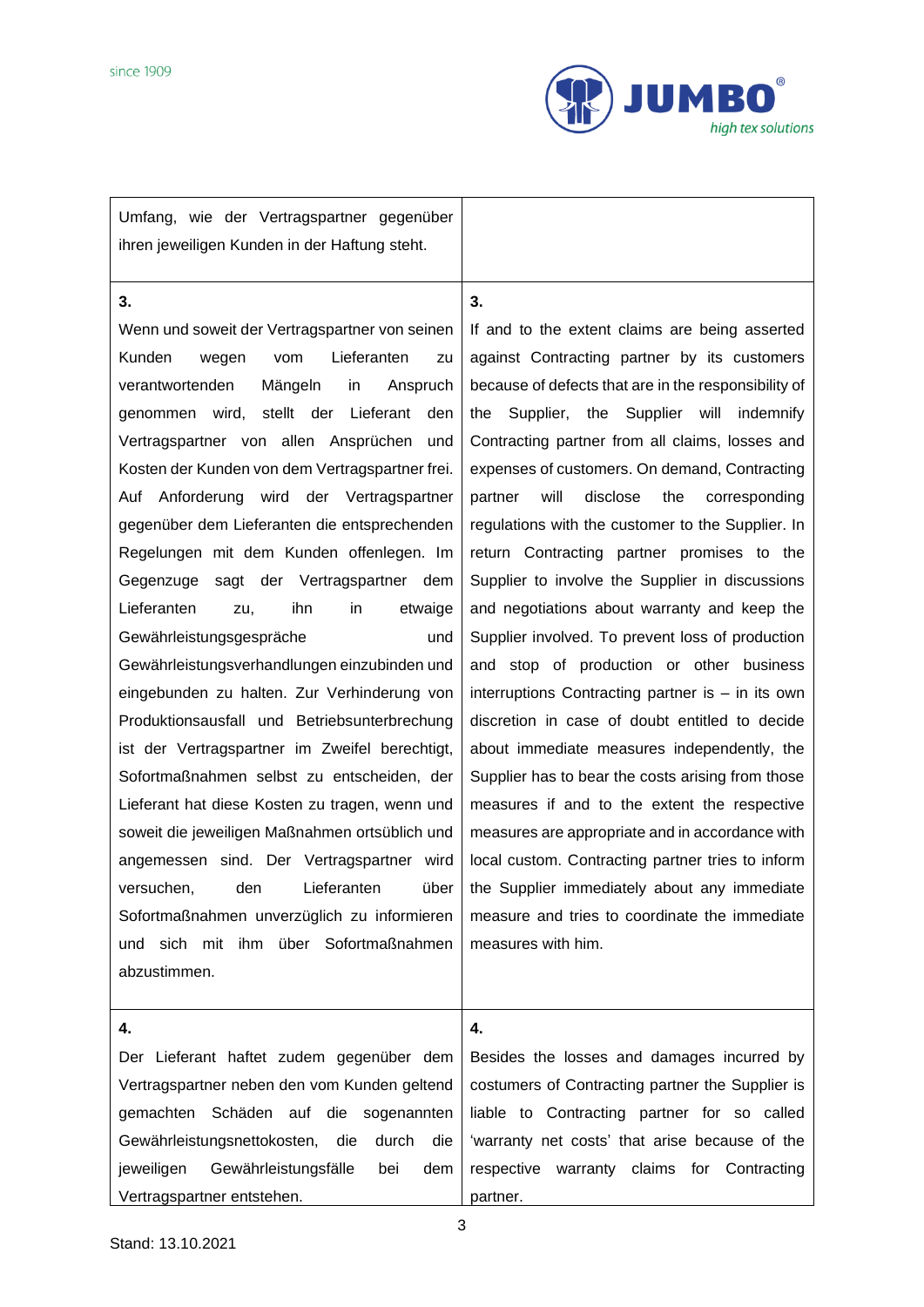

| Das sind insbesondere:                               | These are in particular:                              |
|------------------------------------------------------|-------------------------------------------------------|
| - Wiederbeschaffungskosten des ausgefallenen         | - replacement costs of the suspended                  |
| Lieferumfanges                                       | delivery contents                                     |
| - Kosten für Aus- und Einbau                         | - costs for installing and removing                   |
| - Sortierkosten                                      | - sorting costs                                       |
| - Zoll-Handling-, Verpackungs- und Frachtkosten      | - toll-handling, -packaging- and freight costs until  |
| bis zu max. 10 % des Rechnungswertes der             | max. 10% of the invoice value of the affected         |
| betroffenen Lieferung                                | delivery                                              |
| - Übernahme von Organisations-, Verwaltungs-         | - absorption of organization-, administration- and    |
| und Abwicklungsaufwand von bis zu 5 % des            | clearing expenditure of up to 5 % of the invoice      |
| Rechnungswertes der mangelhaften Lieferung,          | value of the defective delivery, provided however     |
| soweit Vertragspartner den entsprechenden            | that Contracting partner provides evidence            |
| Nachweis erbringt.                                   | insofar.                                              |
|                                                      |                                                       |
| 5.                                                   | 5.                                                    |
| Lieferant<br>verpflichtet,<br>Der<br>ist             | The Supplier is obliged to take care that adequate    |
| Versicherungsschutz für etwaige Haftungsfälle in     | insurance coverage exists for potential liability     |
| ausreichendem Umfang vorzuhalten und die             | claims and to pay the insurance costs in time.        |
| entsprechenden Versicherungsprämien pünktlich        |                                                       |
| zu zahlen.                                           |                                                       |
|                                                      |                                                       |
| Der Vertragspartner ist berechtigt, jederzeit die    | Contracting partner is entitled to require evidence   |
| entsprechenden<br>Nachweise<br>über<br>den           | about the insurance coverage and the timely           |
| Versicherungsschutz und die Bezahlung der            | payment of the insurance costs.                       |
| Versicherungsprämien zu verlangen.                   |                                                       |
|                                                      |                                                       |
| IV. Informationspflichten                            | <b>IV. Information Duties</b>                         |
| 1.                                                   | 1.                                                    |
| Der Vertragspartner unterrichtet den Lieferanten     | Contracting partner immediately informs the           |
| sobald<br>unverzüglich,<br>etwaige                   | Supplier in case a warranty claim has been            |
| Gewährleistungsfälle bei dem Vertragspartner         | asserted against Contracting partner. In case of      |
| gemacht<br>geltend<br>werden.<br>Bei<br>etwaigen     | negotiations about warranty claims and their          |
| Verhandlungen über Gewährleistungsfälle und          | processing the Parties mutually and report to         |
| deren Abwicklung berichten sich die Parteien         | each other and consult one another about the          |
| wechselseitig<br>partnerschaftlich<br>hiervon<br>und | further procedure. If and to the extent warranty      |
| stimmen sich über das jeweilige Vorgehen intern      | claims are in the responsibility of both Parties, the |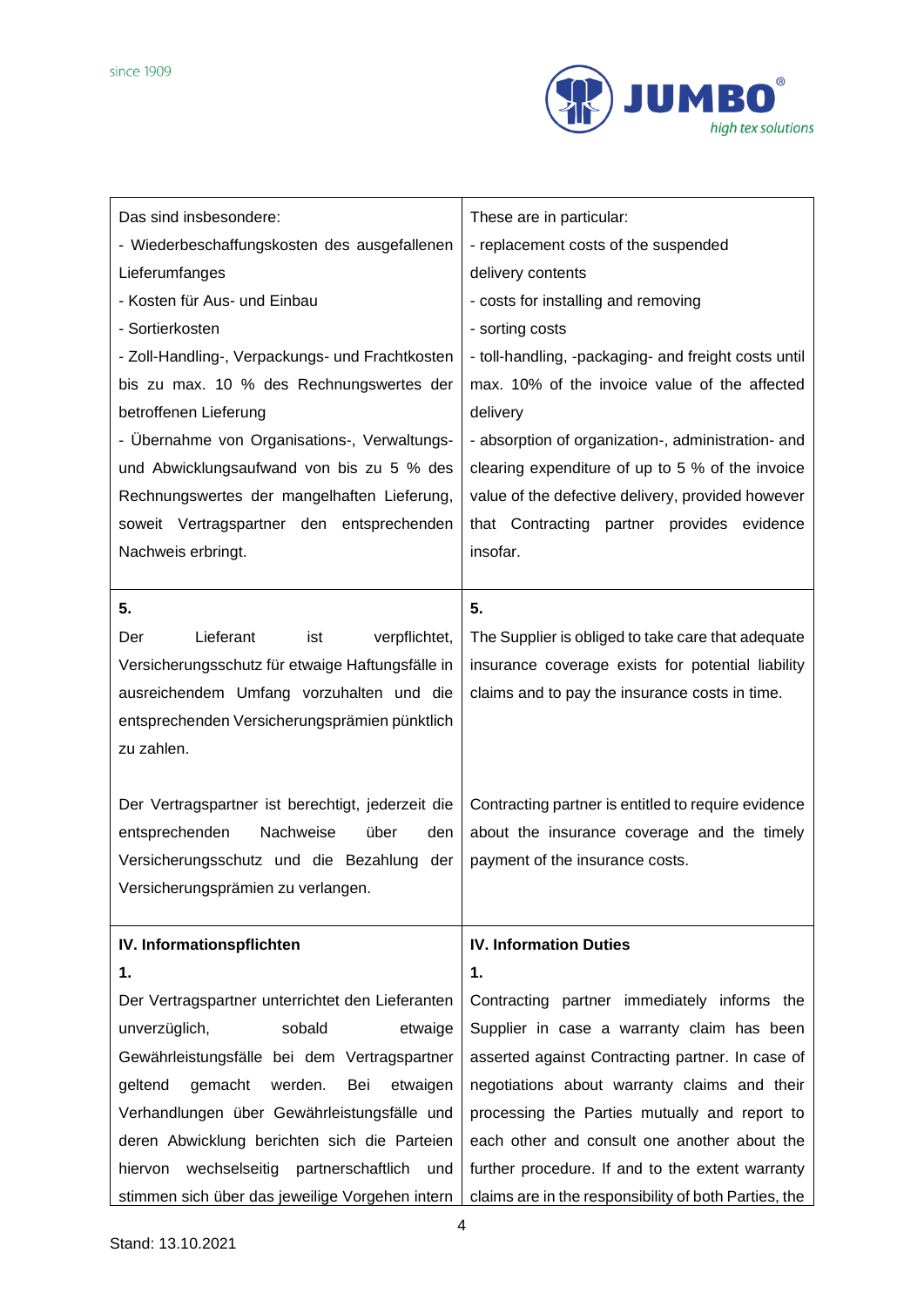

| respective causation contribution,<br>how<br>the<br>proportionate participation in relation to the<br>regulation of the warranty case is.                                                                                                                                                                                                                                                                                                                                                                                                                                                                      |
|----------------------------------------------------------------------------------------------------------------------------------------------------------------------------------------------------------------------------------------------------------------------------------------------------------------------------------------------------------------------------------------------------------------------------------------------------------------------------------------------------------------------------------------------------------------------------------------------------------------|
| 2.<br>If and in the extent that costs for the fault analysis<br>arise (costs for expert opinions, experts costs)<br>party which is responsible for the<br>the<br>defect/default, bears all costs in this regard. In<br>case of a shared responsibility any settlement<br>should consider this proportional.                                                                                                                                                                                                                                                                                                    |
| 3.<br>As far as nothing to the contrary is explicitly said<br>in this Agreement, the specific, customary<br>regulations shall apply.                                                                                                                                                                                                                                                                                                                                                                                                                                                                           |
| <b>V. Producers Liability</b><br>$\mathbf 1$<br>The Supplier shall release<br>indemnify<br>and<br>Contracting partner from all damages / liability<br>claims that third parties assert because of / on the<br>basis of the regulations as to tort / unlawful<br>actions or product liability against Contracting<br>partner. If and in the extent that a shared<br>responsibility is given, the<br>principles<br>of<br>contributory negligence applies accordingly.<br>Contracting partner is not obliged to invoke the<br>plea that the claim is statute-barred / to raise the<br>defense of time limitation. |
|                                                                                                                                                                                                                                                                                                                                                                                                                                                                                                                                                                                                                |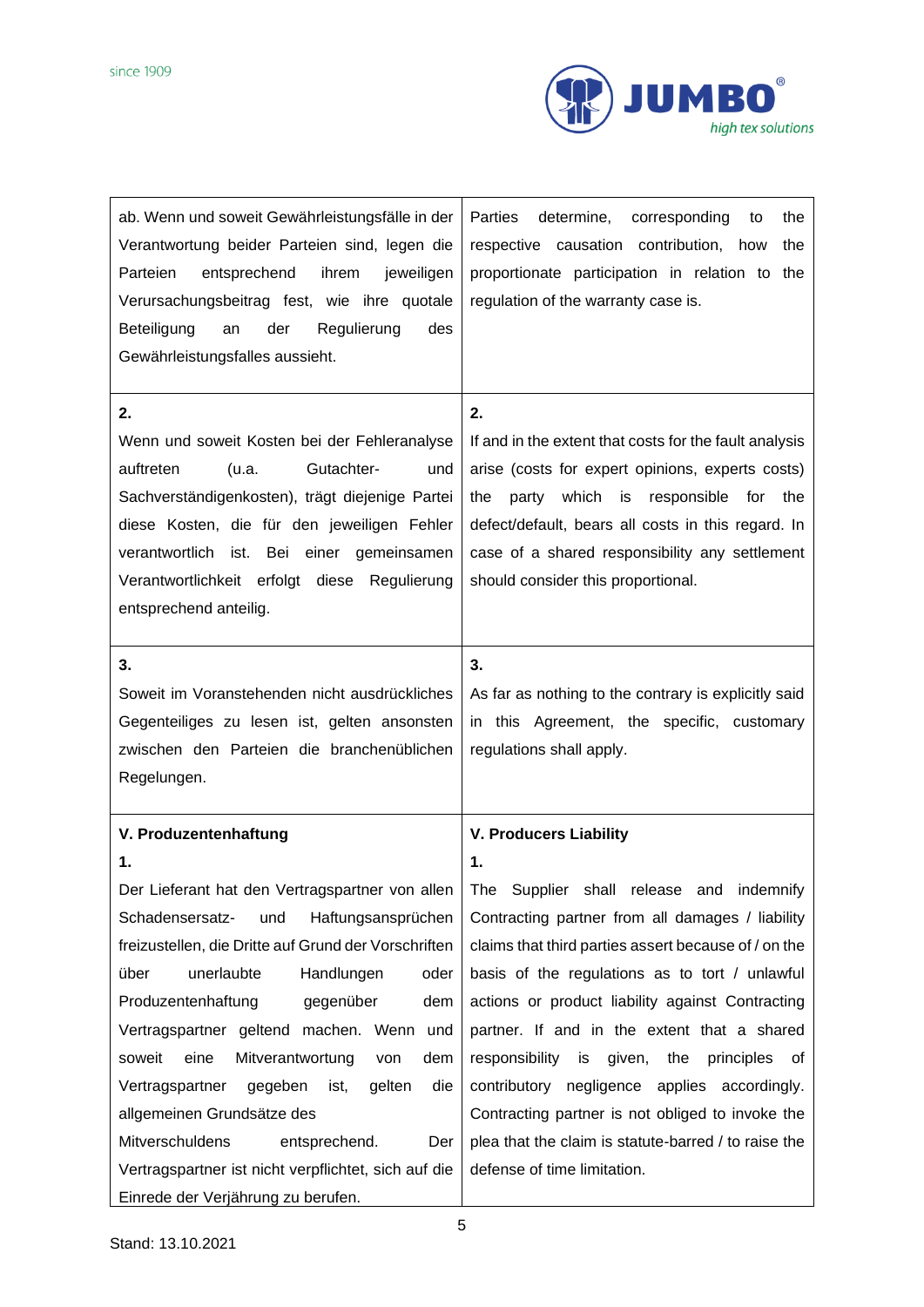

| 2.                                                 | 2.                                                    |
|----------------------------------------------------|-------------------------------------------------------|
| Die Einzelheiten über die Bearbeitung und die      | The details about the handling, settling and          |
| Regulierung<br>eines<br>Rückhaftungsfalles         | regulation of such a liability claim will be          |
| besprechen die Parteien noch gesondert und         | discussed by the Parties separately and also in       |
| auch insoweit gelten die üblichen Regelungen       | so far the usual regulations and agreements           |
| und Absprachen zwischen den Parteien.              | between the Parties shall apply.                      |
|                                                    |                                                       |
| VI. Weitere Absprachen                             | <b>VI. Further agreements</b>                         |
| 1.                                                 | 1.                                                    |
| Beliefert der Lieferant den Vertragspartner u.a.   | In case the Supplier delivers Contracting partner     |
| mit Produkten, die der Lieferant auf Grund der     | with products that the Supplier has to purchase       |
| Vorgaben von dem Vertragspartner von einem         | from a third-party supplier, due to specifications    |
| Drittlieferanten zu beziehen hat, so kann sich der | of Contracting partner, the Supplier cannot claim     |
| Lieferant gegenüber dem Vertragspartner nicht      | towards Contracting partner, that the third party     |
| darauf berufen, dass der Drittlieferant ein von    | Supplier is a supplier stipulated by Contracting      |
| dem Vertragspartner vorgegebener Lieferant ist.    | partner.                                              |
|                                                    |                                                       |
| 2.                                                 | 2.                                                    |
| Die rechtlichen Verhältnisse und insbesondere      | The legal status and in particular the agreements     |
| die Gewährleistungsabsprachen zwischen dem         | / arrangements with regard to the warranty            |
| Lieferanten und dem Drittlieferanten regelt der    | between the Supplier and the third-party supplier     |
| Lieferant vielmehr selbst und eigenständig. Für    | are being made by the Supplier himself and            |
| den Fall eines Streites zwischen diesen kann der   | independently. In case of disputes between the        |
| Vertragspartner versuchen, vermittelnd tätig zu    | Supplier and the third-party supplier Contracting     |
| werden, ohne allerdings hierzu verpflichtet zu     | partner may try to arbitrate but nevertheless is not  |
| sein.                                              | obliged to do so.                                     |
| 3.                                                 | 3.                                                    |
| Gewährleistungsansprüche<br>verjähren<br>in.<br>60 | Warranty claims shall expire within 60 months         |
| Monaten, und zwar ab dem Tag der Lieferung an      | from the day of the delivery to Contracting           |
| den Vertragspartner. Bei Serienschäden beginnt     | partner. In case of serial damages limitation only    |
| Verjährung erst zu laufen, wenn der<br>die         | starts when the serial damage is removed. In          |
| Serienschaden beseitigt ist. Kann sich der         | case Contracting partner is not able to raise the     |
| Vertragspartner gegenüber ihren<br>jeweiligen      | defense of limitation towards its respective          |
| Kunden nicht auf die Einrede der Verjährung        | customers, the Supplier is not entitled to raise this |
| berufen, so ist es auch dem Lieferanten nicht      | defense towards Contracting partner.                  |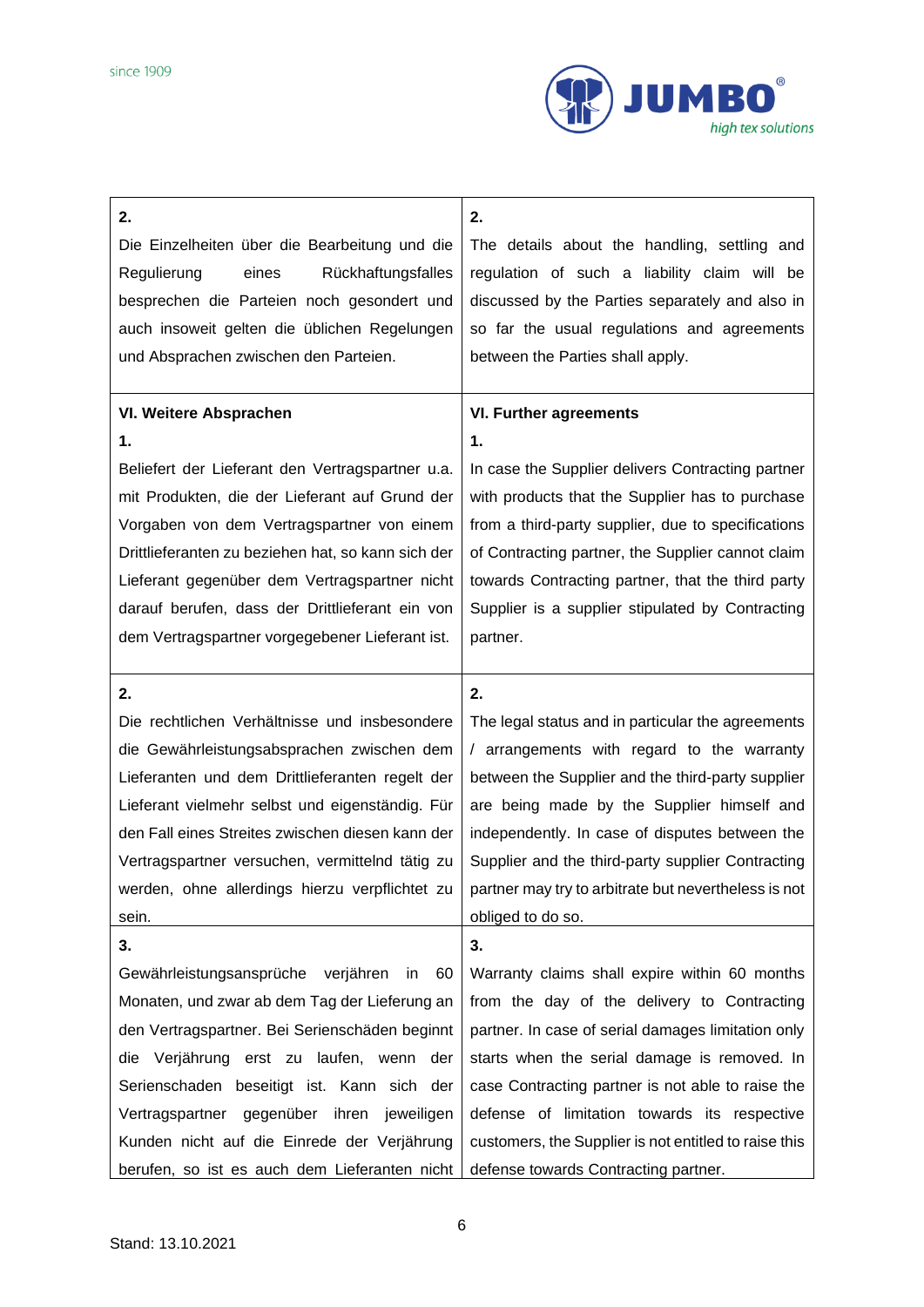

| gestattet, diesen Einwand dem Vertragspartner<br>entgegenzuhalten.                                                                                                                                                                                                                                                                                                                                       |                                                                                                                                                                                                                                                                                                                                                                                                                            |
|----------------------------------------------------------------------------------------------------------------------------------------------------------------------------------------------------------------------------------------------------------------------------------------------------------------------------------------------------------------------------------------------------------|----------------------------------------------------------------------------------------------------------------------------------------------------------------------------------------------------------------------------------------------------------------------------------------------------------------------------------------------------------------------------------------------------------------------------|
| 4.<br>Wenn und soweit Widersprüche zwischen dieser<br>und den weiteren Vereinbarungen zwischen den<br>Parteien bestehen und soweit nicht ausdrücklich<br>etwas anderes vereinbart wurde, verständigen<br>sich die Parteien auf folgende Reihenfolge:                                                                                                                                                     | 4.<br>If and to the extent to which there might be<br>contradictions between this Agreement and the<br>further agreements between the Parties and<br>unless explicitly agreed otherwise, the Parties<br>agree on the following order of priority:                                                                                                                                                                          |
| Projektspezifische Vereinbarungen als<br>1.<br>Anhänge zu dieser Vereinbarung<br>Diese Vereinbarung<br>2.<br>3.<br>Qualitätsvereinbarung<br>(sofern<br>anwendbar)<br>Werkzeugvereinbarungen<br>(sofern<br>4.<br>anwendbar)<br>5.<br>Allgemeine<br>Einkaufsbedingungen<br>(sofern anwendbar)                                                                                                              | Project related specifications and special<br>1.<br>Agreements<br>this<br>as<br>annexes<br>to<br>Agreement<br>This Agreement<br>2.<br>Quality Agreement (if applicable)<br>3.<br>Tooling Agreement (if applicable)<br>4.<br>5.<br>General Terms<br>and Conditions<br>0f<br>Purchase (if applicable)                                                                                                                        |
| 5.<br>Für<br>alle<br>Streitigkeiten<br>aus<br>und<br>im<br>Zusammenhang mit dem Lieferverhältnis<br>ist<br>Gerichtsstand<br>der<br>Ort,<br>dem<br>der<br>an<br>Vertragspartner seinen Sitz hat. Der Lieferant ist<br>Kaufmann.                                                                                                                                                                           | 5.<br>The competent court of jurisdiction for all disputes<br>arising from or in connection with the supply<br>relationship is the court at the registered seat of<br>Contracting<br>Supplier<br>The<br>partner.<br>İS<br>an<br>entrepreneur.                                                                                                                                                                              |
| 6.<br>Sind oder werden Regelungen dieses Vertrages<br>unwirksam, so berührt das nicht die Wirksamkeit<br>der übrigen Vertragsbestimmungen. Anstelle der<br>unwirksamen Bestimmun soll in diesem Falle<br>eine angemessene und zulässige Regelung<br>gelten, die dem Willen der Parteien und dem Sinn<br>und Zweck der vertraglichen Regelung möglichst<br>nahekommt. Diese Rechtsfolge gilt analog, wenn | 6.<br>case one or several provisions of this<br>In<br>Agreement are or become invalid or<br>not<br>enforceable, the validity of the other provisions<br>and the Agreement itself shall not be affected. In<br>this case, instead of the invalid or not enforceable<br>provision a valid and enforceable provision shall<br>take effect that comes close to the will of the<br>Parties and the intention and purpose of the |